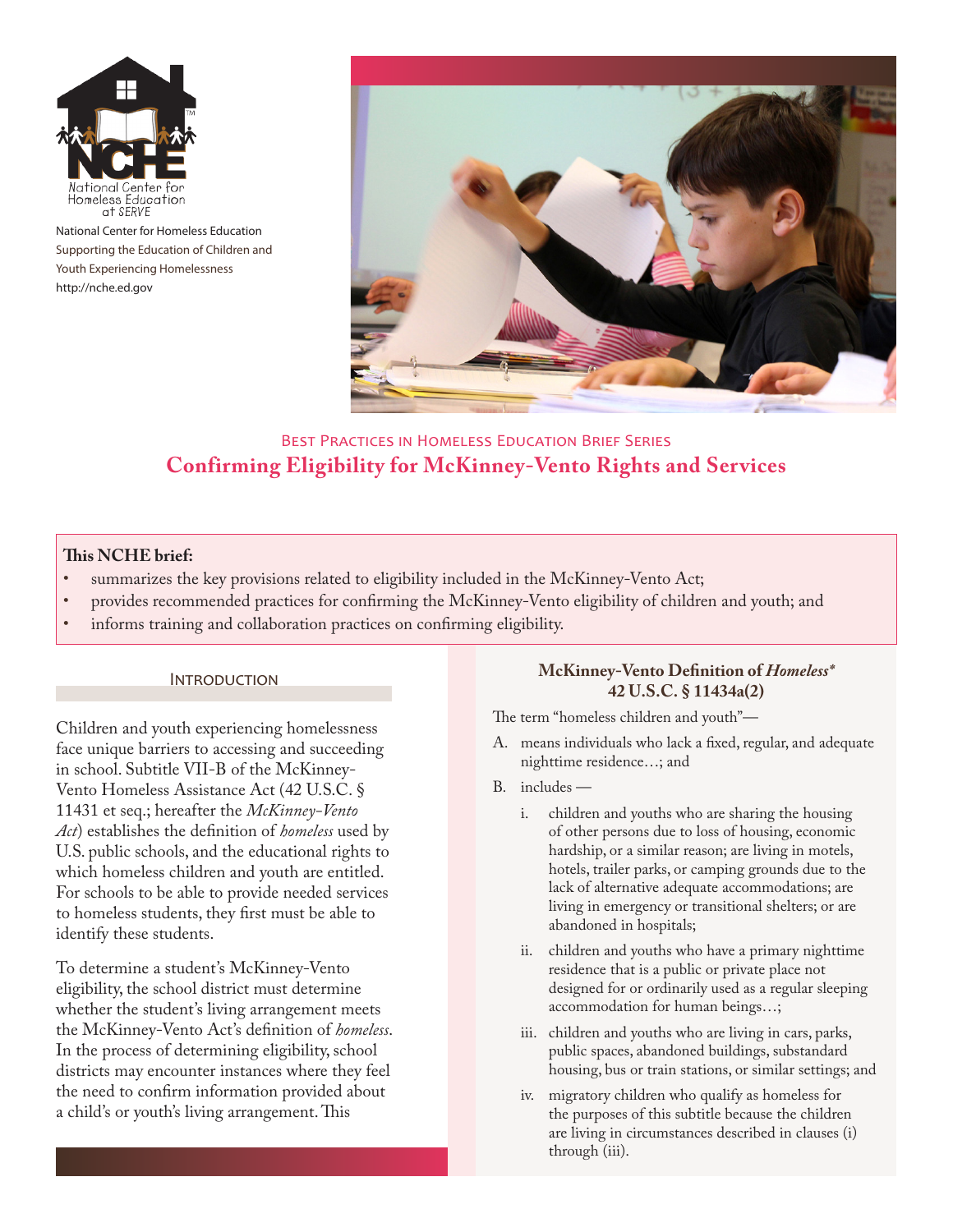brief provides local homeless education liaisons<sup>1</sup> (hereafter *local liaisons*) and school districts with recommended steps to take and practices to avoid when seeking to confirm a student's McKinney-Vento eligibility. Briefs on additional homeless education topics are available at [https://nche.](https://nche.ed.gov/briefs.php) [ed.gov/briefs.php.](https://nche.ed.gov/briefs.php)

### Recommended Practices for Confirming **ELIGIBILITY**

NCHE recommends that districts and local liaisons consider the following practices to ensure that efforts to confirm information about a child's or youth's living arrangement are reasonable, effective, discreet, and in compliance with privacy guidelines.

## **Policies and Procedures**

- Use a housing questionnaire that incorporates informative, yet non-invasive, questions about a student's living arrangement as part of your district's enrollment paperwork. Use the information gathered on this questionnaire to assist with making determinations of McKinney-Vento eligibility. Avoid using the word "homeless," as it may be offputting; instead incorporate questions that describe living arrangements included in the McKinney-Vento definition of *homeless*. Sample questionnaires can be accessed at [https://nche.ed.gov/ibt/sc\\_eligibility.php](https://nche.ed.gov/ibt/sc_eligibility.php) and [https://nche.ed.gov/pr/liaison\\_toolkit.php.](https://nche.ed.gov/pr/liaison_toolkit.php) For more information on this topic, download *Determining Eligibility for McKinney-Vento Rights and Services* at [https://nche.ed.gov/](https://nche.ed.gov/briefs.php) [briefs.php](https://nche.ed.gov/briefs.php).
- As required by the McKinney-Vento Act, enroll students seeking McKinney-Vento eligibility immediately, even if they are unable to provide paperwork normally required for enrollment [42 U.S.C. § 11432(g)(3)(C)(i)(I)]. Efforts to confirm eligibility should take place

once full enrollment has occurred.

- If, after investigating, a district concludes that the student is not McKinney-Vento eligible, the district must provide the parent, guardian, or unaccompanied youth the opportunity to appeal the district's decision through the district's McKinney-Vento dispute resolution process [42 U.S.C. § 11432(g)(3)(E)]. For more information, download NCHE's *Dispute Resolution* brief at [https://nche.ed.gov/briefs.](https://nche.ed.gov/briefs.php) [php.](https://nche.ed.gov/briefs.php)
- Establish a district protocol incorporating the principles outlined in this brief for confirming information about a student's living arrangement. The protocol should provide clear guidance on the following issues:
	- **EXECUTE:** Steps to take when working with a student whose living arrangement might meet the McKinney-Vento definition of *homeless*
	- x Steps to take when information received about a student's living arrangement needs to be confirmed
	- Personnel who will be involved when further investigation of a student's living arrangement is needed
	- » The parameters within which involved personnel must act when confirming eligibility, including recommended and prohibited practices
- If using home visits as part of efforts to confirm eligibility, train district staff who will be involved in conducting the visits on the following issues:
	- x Understanding the McKinney-Vento definition of *homeless*
	- Explaining the purpose of the home visit and what to expect as part of the visit to the family or youth in a way that is informative and respectful
	- x Assuaging a family's or youth's concerns about confidentiality, discrimination based on homeless status, and unwarranted social service involvement

<sup>1</sup> The McKinney-Vento Act requires school districts to designate an appropriate staff person, who may also be a coordinator for other Federal programs, as a local liaison to carry out the duties described in the Act  $[42 \text{ U.S.C. } $11432(g)(1)(\text{J})(ii)].$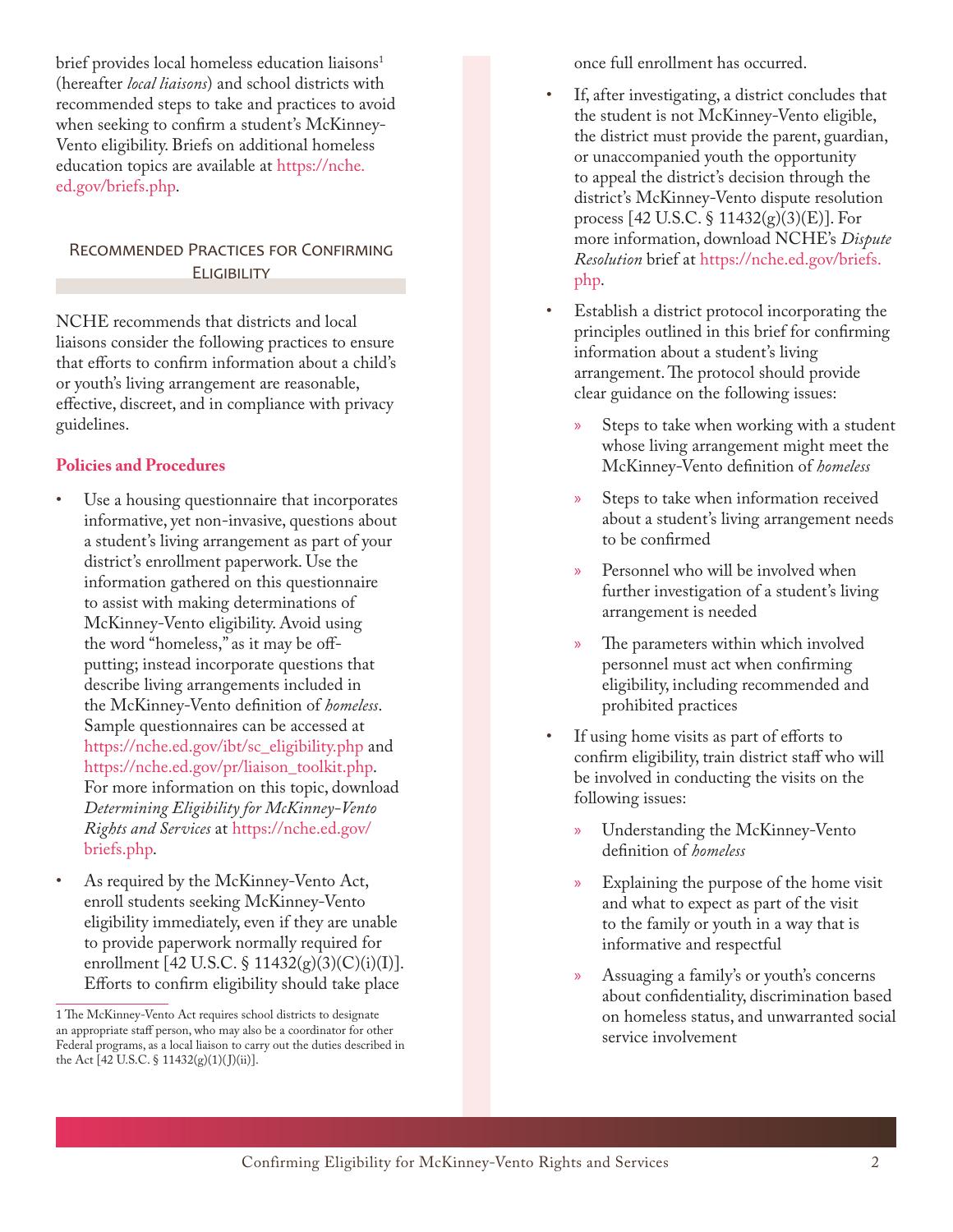- Conducting the minimal investigation necessary to verify a student's living arrangement
- x Maintaining the confidentiality of information gathered during a home visit
- If available, use your phone's caller ID to verify if a parent or youth is calling from a motel, hotel, shelter, or transitional housing program.

# **Training and Collaboration**

- Train district and school staff on the McKinney-Vento Act's definition of *homeless* and steps to take if working with a student whose living arrangement may meet the definition. Staff members to train include school administrators, counselors, social workers, psychologists, enrollment personnel, secretaries, nurses, attendance officers, and bus drivers. It is important to note, however, that while the Act establishes the need for a collaborative approach to identifying eligible students, with this type of approach being especially important in districts with large student bodies, the local liaison maintains the final authority for making determinations of eligibility.
- Request that bus drivers notify the local liaison if a student receiving McKinney-Vento services does not appear to live near the bus pick-up location.
- Contact the student's prior school to determine if the student was identified as McKinney-Vento eligible there.
- Work with local liaisons from nearby school districts to share information about children and youth in homeless situations who have transferred between districts.
- Develop relationships with local shelters, housing providers, and low-cost motels and hotels. Request their assistance with identifying homeless families and youth and/ or confirming a student's living arrangement, when appropriate. Schools and LEAs must ensure that they are complying with all relevant privacy laws, including the Family

Educational Rights and Privacy Act (FERPA), which protects the privacy of student education records, including information about a student's living situation [42 U.S.C. § 11432(g)(3)(G)]. The sharing of information between shelters, housing providers, and lowcost motels and hotels may occur only with the express consent of the parent or youth. For more information, download *Interagency Data Disclosure: A Tip Sheet on Interagency Collaboration* at [https://www2.ed.gov/](https://www2.ed.gov/programs/homeless/ehcy-interagency-data-disclosure.pdf) [programs/homeless/ehcy-interagency-data](https://www2.ed.gov/programs/homeless/ehcy-interagency-data-disclosure.pdf)[disclosure.pdf.](https://www2.ed.gov/programs/homeless/ehcy-interagency-data-disclosure.pdf)

# **Working with Parents and Youth**

- Sometimes all that is needed to resolve questions about a student's eligibility is a conversation with the parent or youth. When speaking with the parent or youth, explain that you are requesting information to help you determine whether the child or youth would be eligible for additional supports. Conduct this conversation in a private space and in a diplomatic manner, understanding that these conversations are very personal for the family or youth.
- Talk to unaccompanied youth about their home situation with care and sensitivity. Understand that although youth may hesitate to disclose it, their home may be a toxic, unsafe, or even abusive environment.
- When speaking with parents or youth about their living situation, focus on basic questions such as, "Why did you leave your last residence?", "Where did you sleep last night?", and some of the other questions included in NCHE's *[Determining Eligibility for McKinney-](https://nche.ed.gov/downloads/briefs/det_elig.pdf)[Vento Rights and Services](https://nche.ed.gov/downloads/briefs/det_elig.pdf)* brief.
- Avoid using the word "homeless" on school forms and in conversation with families or youth. Many families or youth would not want to be called "homeless" due to the stigma that may be associated with the term. Further, families or youth may not consider themselves homeless even though their living arrangement meets the definition.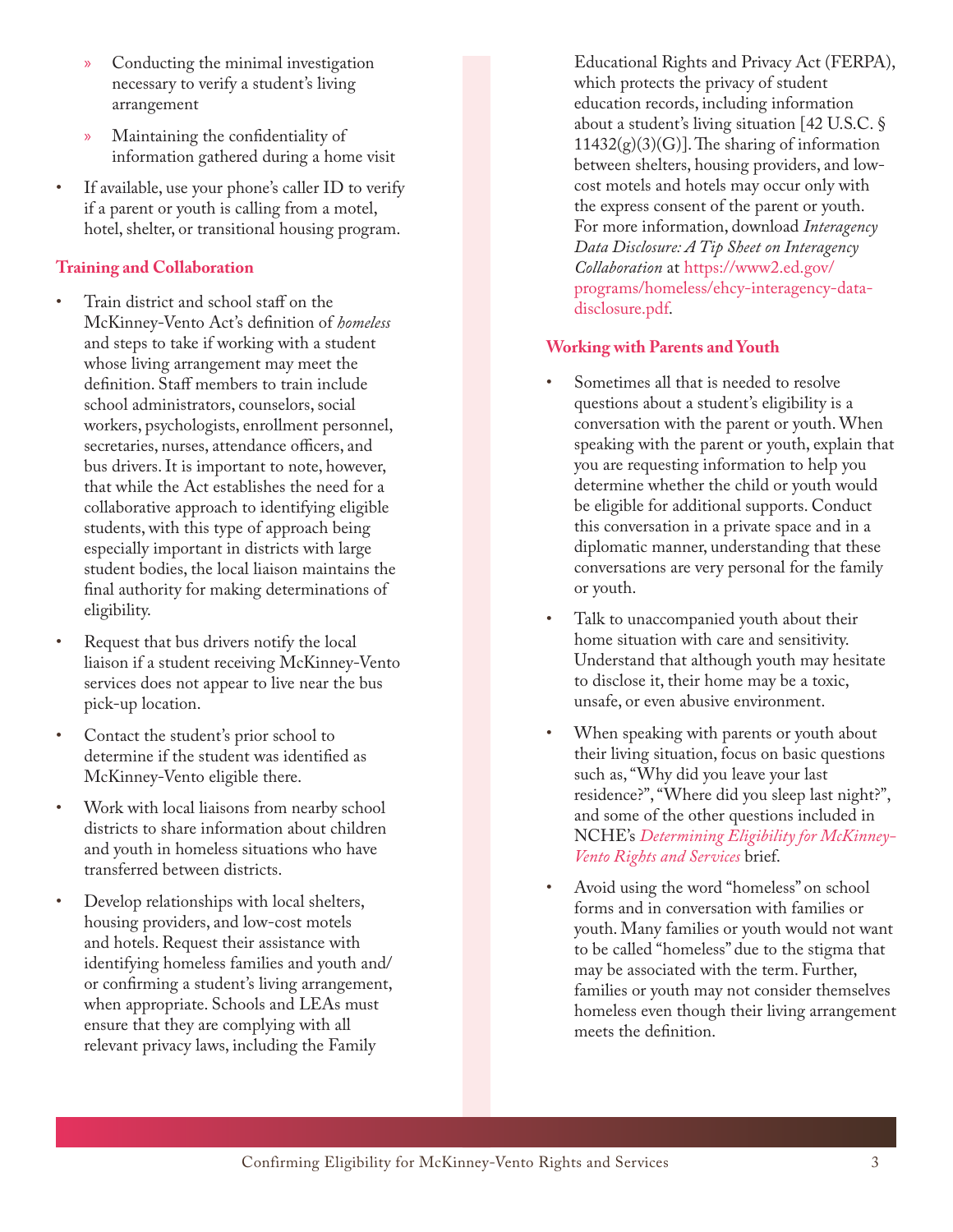- Work with parents, caregivers, and youth to determine if they are able to provide any documentation that could confirm their living situation. Remember, however, that the McKinney-Vento Act prohibits schools from denying or delaying enrollment due to the inability to provide documentation normally required for enrollment [42 U.S.C.  $\S$  11432(g)  $(3)(C)(i)(I)$ ].
- Have parents, caregivers, or youth sign enrollment forms indicating that McKinney-Vento services are offered based on information they have provided about their living situation. The forms should explain the consequences for providing false information in a neutral and non-threatening manner.

## PRACTICES TO AVOID WHEN SEEKING TO CONFIRM ELIGIBILITY

NCHE recommends that districts and local liaisons comply with the following guidelines to ensure that efforts to confirm information about a child's or youth's living arrangement are reasonable, respectful, effective, discreet, and in compliance with privacy guidelines.

- Do not contact people or agencies outside the school system to seek information about a family's or youth's situation. Information about a homeless student's living arrangement is considered part of the student's education record and, as such, is covered by the privacy protections included in FERPA. [42 U.S.C. §  $11432(g)(3)(G)$ . For more information, visit [https://nche.ed.gov/legis/ferpa.php.](https://nche.ed.gov/legis/ferpa.php)
- Do not conduct invasive surveillance of families or youth, including following them, observing them from outside their residences, or talking to neighbors about their living situation. If needed, trained staff members may conduct home visits.
- Do not use police officers to conduct home visits.
- Do not insist that families or youth provide documents like eviction notices, utility bills,

occupancy permits, or notarized letters from the party whose housing they are sharing. While some families may be willing and able to provide this paperwork, others may be unable to do so. Still others may hesitate to document that they're living in someone else's housing for fear of causing problems for the host party due to the violation of a lease, occupancy limits, or public housing guidelines. As noted above, schools must enroll students seeking McKinney-Vento eligibility immediately, even if they are unable to provide paperwork normally required for enrollment, including proof of residency [42 U.S.C. §  $11432(g)(3)(C)(i)(I)].$ 

In sum, a school district's attempts to verify a student's eligibility for McKinney-Vento services must be conducted in a reasonable and discreet manner. If questions arise about a student's eligibility, the district must enroll the student immediately, seek additional information once full enrollment has occurred, and provide the opportunity to appeal a district's determination via the dispute resolution process should a dispute arise. For additional information on confirming McKinney-Vento eligibility, contact your [State](https://nche.ed.gov/states/state_resources.php)  [Coordinator for Homeless Education](https://nche.ed.gov/states/state_resources.php) or the [National Center for Homeless Education.](https://nche.ed.gov/)

# **REFERENCES**

Subtitle VII-B of the McKinney-Vento Homeless Assistance Act, 42 U.S.C. § 11431 et seq. Retrieved from [http://uscode.house.](http://uscode.house.gov/view.xhtml?path=/prelim@title42/chapterubchapter6/partB&edition=prelim) [gov/view.xhtml?path=/prelim@title42/](http://uscode.house.gov/view.xhtml?path=/prelim@title42/chapterubchapter6/partB&edition=prelim) [chapterubchapter6/partB&edition=prelim](http://uscode.house.gov/view.xhtml?path=/prelim@title42/chapterubchapter6/partB&edition=prelim)